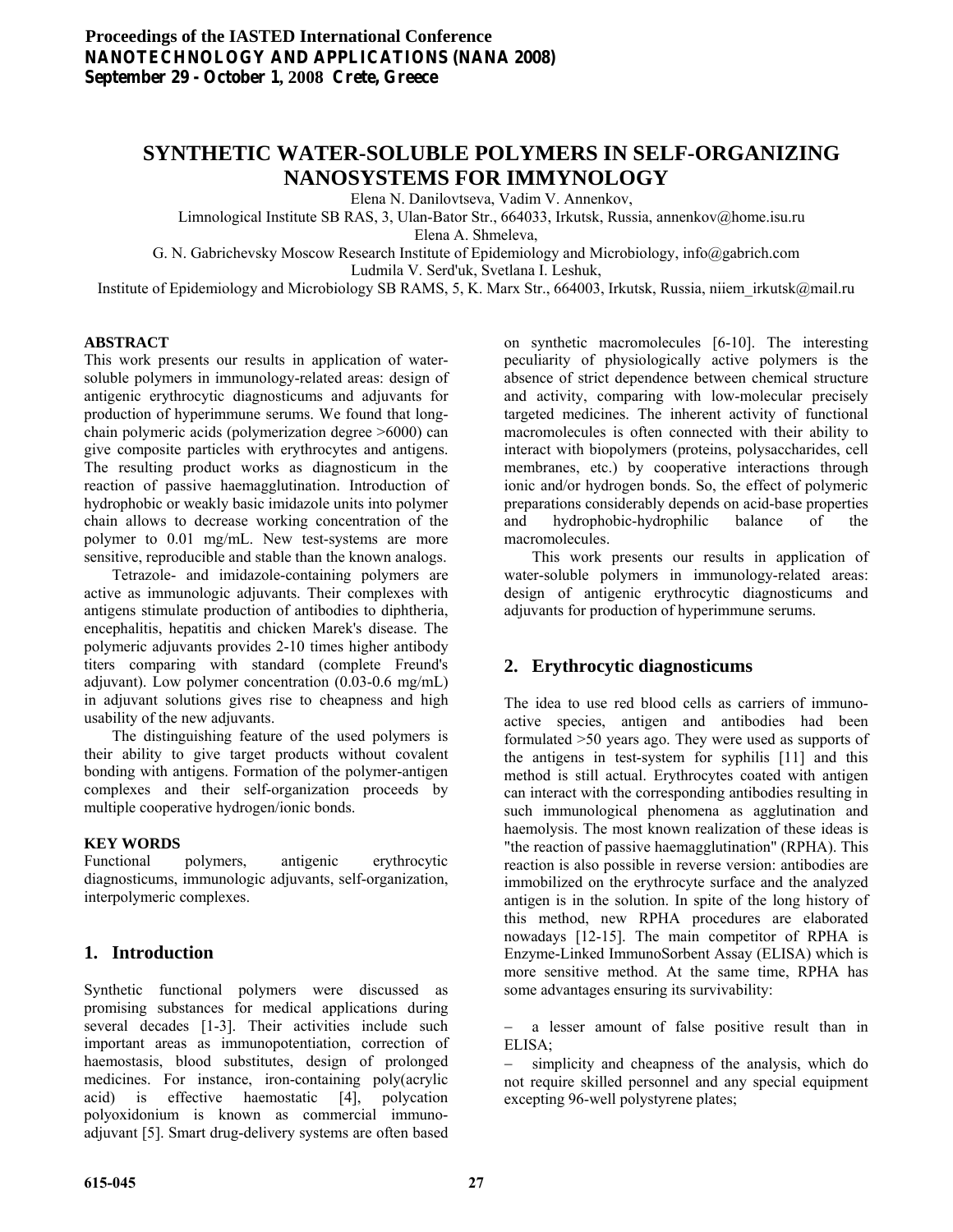− preparation of the diagnosticums is also simple, the necessary equipment consists of routine laboratory centrifuge only;

− construction of the erythrocytic diagnosticums is an universal procedure, so anybody having the corresponding antigen (antibody) can create the testsystem.

 RPHA is unmatched method in immunoscreening of large populations, in the control of vaccination efficiency, especially in field conditions or under-developed countries. The main disadvantages of RPHA are:

low sensitivity comparing with ELISA. This sensitivity is sufficiently for control of antibody level but is not enough to detection of antigens from malignant microorganism;

low stability and reproducibility of the test-systems. Freshly prepared dispersion of the coated erythrocytes in water is stable no more than 2-3 months. Freeze-drying stabilizes the preparations but brings to naught the advantage of simplicity and cheapness.

 Design of the erythrocytic diagnosticums consist of two stages: sensitization of the erythrocytes with some binding agent and reaction of the sensitized cells with antigen (antibody). Various binding agents (rivanol, amidol, hydroquinone, tannin, CrCl<sub>3</sub>) were tested and the most used at present time is chromium chloride.

 We tried to use hydrophilic polymers as binding agents in construction of erythrocytic diagnosticums. The studied polymers contain acidic (carboxy and tetrazole), basic (imidazole) and hydrophobic moieties:



 These polymers were selected because of the known ability of polymeric acids and PVI to give complexes with proteins [16-18]. MAAIn was obtained by radical copolymerization of methylmethacrylate and 1-vinyl-4,5,6,7-tetrahydroindole following with alkaline hydrolysis. Tetrahydroindole groups are very hydrophobic and can give additional aggregation effects in water [19, 20].

Erythrocytic diagnosticums were prepared by incubation with water solution of polymer, washing off unconjugated polymer and reaction with solution of antigen from cell walls of pathogenic *Corynebacterium diphtheriae* and symbiotic *Bifidum longum*. The treatment with synthetic polymer results in polymeric film on the surface of erythrocytes (Figure 2, *B*). Antigen looks like 50-200 nm round or elongated particles (Figure 2, *C, D*).



Figure 2 Scanning electron microscopy images of initial sheep erythrocytes (*A*), erythrocyte activated with PVI (*B*) and erythrocytes with immobilized antigen of *C. diphtheriae* (*C*) and *B. longum* (*D*). Scale bar: 1 μm (*A-C*), 500 nm (*D*) and 200 nm (*C*, insertion).

 Erythrocytic diagnosticums prepared with various binding agents were tested in analysis of antibodycontaining serums from groups of 10-15 patients. The optimal concentration of PMAA was 0.8 mg/mL (Figure 3). Polymer-containing diagnosticums are more sensitive than test-systems based on CrCl<sub>3</sub> (Figure 4). PMAA is the most active among studied polymeric acids (Figure 5). Decrease of polymerization degree of synthetic polymers considerably decrease their ability to work as binding agents. Probably this is connected with the necessity to have a relatively long chain enough to interact concurrently with antigen and surface of erythrocyte.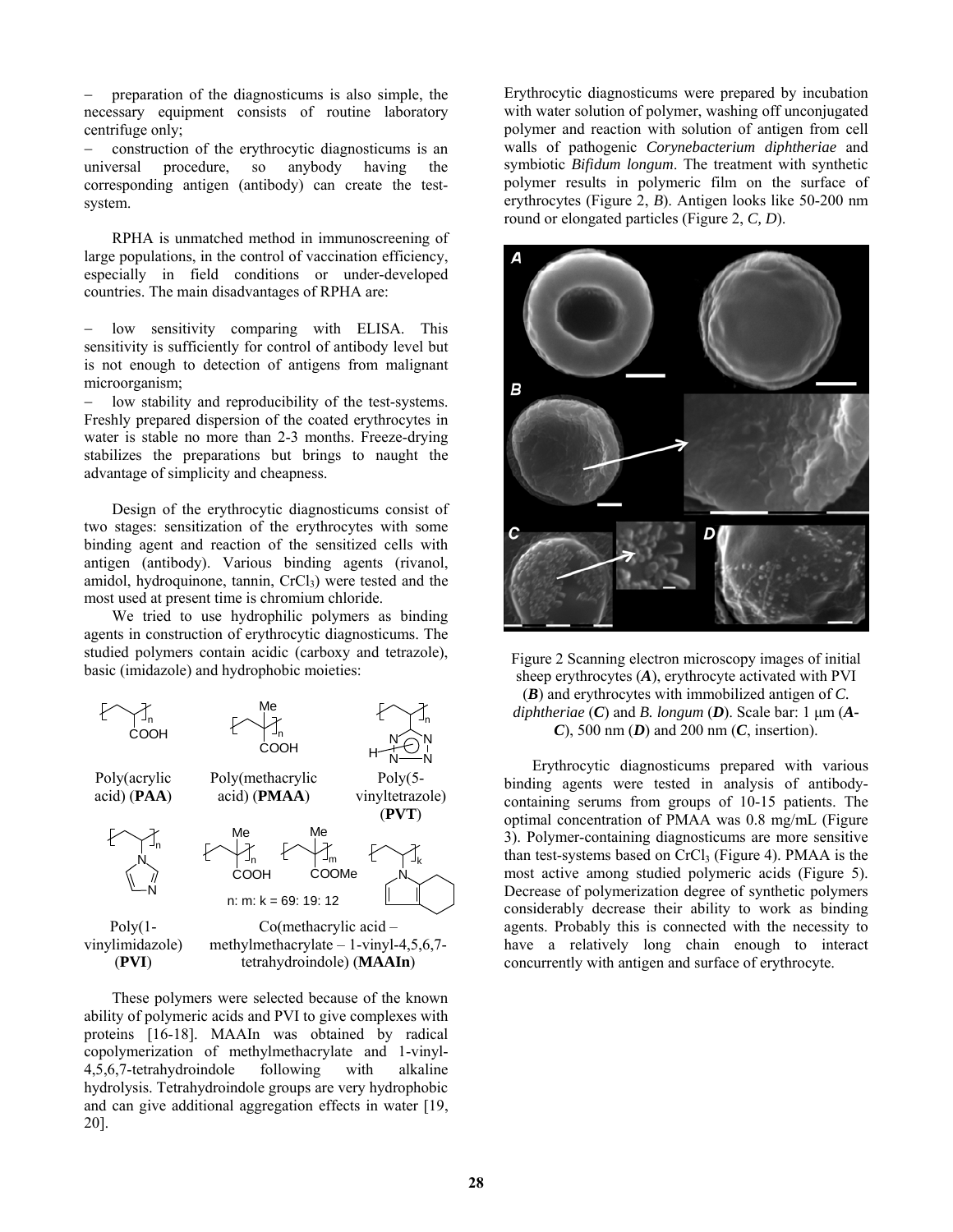

Figure 3 Dependence of average antibody titers (inverse ratio) on concentration of PMAA-25000 using as binding agent



Figure 4 Average antibody titers (inverse ratio) obtained with diagnosticums based on CrCl<sub>3</sub> and PMAA (polymerization degree 25000, 0.8 mg/mL).



**Polymer, polymerization degree**

#### Figure 5 Dependence of average antibody titers (inverse ratio) on the nature and polymerization degree of polymeric acids.

 Insertion of tetrahydroindole units into PMAA chain allows to decrease working concentration of the binding agent (Table 1) apparently due to additional hydrophobic interactions with erythrocyte surface and hydrophobic moieties in antigen macromolecules. PVI is very active in interactions with proteins in physiological conditions [18]. It is a peculiarity of PVI that imidazole units are unprotonated near pH 7 but rather active in hydrogen bonding which explain high reactivity of PVI in interpolymeric reactions [21]. So, it was not unexpected to find high sensitivity of PVI-based diagnosticum at very low concentration of polymer in the binding composition (0.01 mg/mL, Table 1).

Table 1 Testing of erythrocytic diagnosticums with immobilized bifidobacterium and diphtheria antigens

| Binding agent           | Antibody titers (inverse ratio) |        |        |                |        |              |       |  |  |
|-------------------------|---------------------------------|--------|--------|----------------|--------|--------------|-------|--|--|
|                         | 4                               | 8      |        |                |        | 16 32 64 128 | 256   |  |  |
| Bifidobacterium         |                                 |        |        |                |        |              |       |  |  |
| MAAIn, 0.8 mg/mL        | $^+$                            | $^{+}$ | $^{+}$ | $^{+}$         | $^{+}$ | $^{+}$       |       |  |  |
| MAAIn, 0.04 mg/mL       | $^+$                            | $^{+}$ | $^{+}$ | $^{+}$         | $^{+}$ | $^{+}$       | $+/-$ |  |  |
| PVI, $0.01$ mg/mL       | $\overline{+}$                  | $^{+}$ | $^{+}$ | $\overline{+}$ | $^{+}$ | $^{+}$       | $+/-$ |  |  |
| PVI, 0.005 mg/mL        | $\overline{+}$                  | $^{+}$ | $^{+}$ |                |        |              |       |  |  |
| Hydroquinone, 4.3 mg/mL | $^{+}$                          | $+/-$  |        |                |        |              |       |  |  |
| Diphtheria              |                                 |        |        |                |        |              |       |  |  |
| MAAIn, 0.8 mg/mL        | $^{+}$                          | $^{+}$ | $^{+}$ | $^{+}$         | $^{+}$ |              |       |  |  |
| MAAln, 0.04 mg/mL       | $\overline{+}$                  | $^{+}$ | $^{+}$ | $^{+}$         | $^{+}$ |              |       |  |  |
| PVI, 0.01 mg/mL         | $\pm$                           | $^{+}$ | $^{+}$ | $^{+}$         | $^{+}$ |              |       |  |  |
| PVI, 0.005 mg/mL        | $\overline{+}$                  | $^{+}$ |        |                |        |              |       |  |  |
| Hydroquinone, 4.3 mg/mL | $^{+}$                          | $+/-$  |        |                |        |              |       |  |  |

"+" – full agglutination, '-" – negative reaction, "+/-" – ambiguous result. The results were obtained from an averaged serum.

 Erythrocytic diagnosticums based on polymeric binders were used in scientific and medical practice of our laboratories more than 5 years. On the whole, they showed the following advantages comparing with the known test-systems with chromium chloride or hydroquinone:

- − >10 times higher sensitivity;
- − good reproducibility between various batches;
- $-\quad$  long shelf life (>3 years at +4 $\rm ^{o}C$ ).

 Thus, the using of functional polymers allows to produce new generations of erythrocytic diagnosticums competitive with the other immunologic test-systems.

# **3. Immunologic adjuvants**

Vaccination remains the main active-prophylaxis method for the prevention of infectious diseases. Different strategies have been developed to induce cellular and/or humoral immune responses against microorganisms or their product in order to limit microbial pathogenicity and to prevent actual disease development. Synthesis of antigen-specific antibodies is the basis for the neutralization and/or opsonization effect of the majority of vaccines. On the other hand, the expansion of antigen specific Th1 type helper and cytotoxic T lymphocytes is the main target of vaccinations aimed at protection from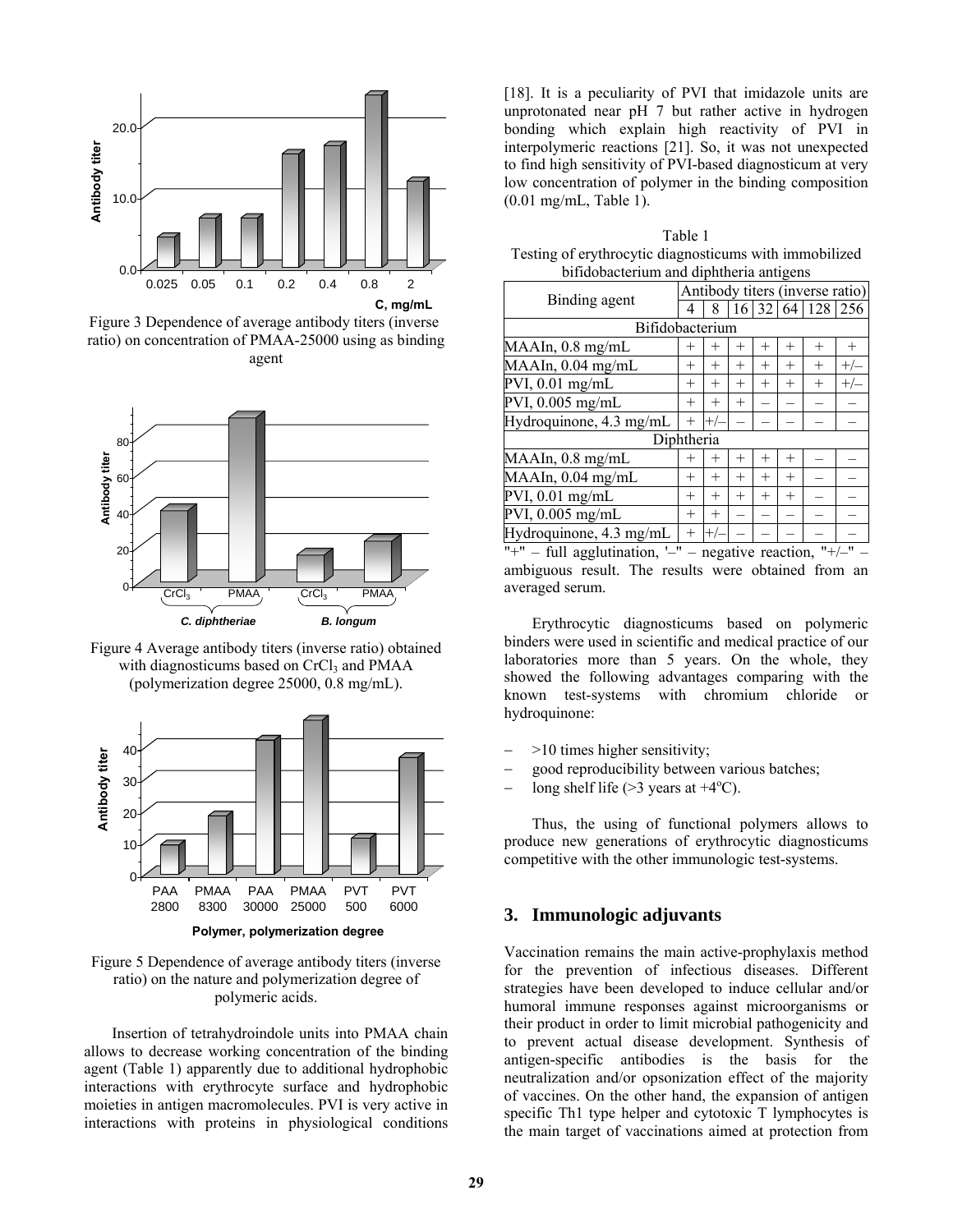pathogens with intracellular growth. It is known that administration of pure antigens to humans as well as animals does not result in a highly efficient immune response. Much better results can be achieved with the administration of antigens in association with special compounds: adjuvants. Several diverse adjuvants have been tested in laboratory animals, to induce preferential cellular or humoral responses, such as oil-based mixtures, killed mycobacteria, colloidal solutions of Au and Ag, some natural polymers, unmethylated CpG sequences, but aluminum hydroxides (alum) is currently the only adjuvant really used for humans. Adjuvants behaves as "danger signals" [22] for the cells of the natural immune system that trigger the initiation of an adaptive immune response. Mechanisms of adjuvant action also include prolongation of the antigen half-life in tissues.

 Several decades ago it was found that water-soluble synthetic polymers can work as effective adjuvants [23]. They show high activity with the absence of production of irrelevant antibodies which can be formed in the case of adjuvants based on natural materials. The important advantages of polymeric adjuvants are low price, high storage life of solid polymers, low viscosity of the working solution. There are two principal routes for construction of antigen-polymers conjugates:

− covalent binding of antigen or hapten with watersoluble polymer [24]. These conjugates are characterized by high stability in the body but it is necessary to develop the binding procedures for each type of antigen taking into account that some chemical agent can dislocate structure of antigen.

− solution of antigen can be mixed with adjuvant such as in the case of the well-known natural oil-based complete Freund's adjuvant (**CFA**). Interaction between polymer and antigen is realized by hydrogen and ionic bonds [25-27]. It is more easy adjuvanting method but the requirements for the structure of synthetic polymer are more extensive: the polymer has to be able to form stable complex with antigen, the obtained complex has to be soluble and to have free active units for interaction with immunocompetent cells. The reversibility of non-covalent binding is promising for design of "intelligent" immunogenic systems capable of release of antigen at desired pH, ionic strength or in the presence of competing biopolymers.

 We have synthesized and studied several polymers as adjuvants: PVI, PVT, poly(5-isopropenyltetrazole) (**PIPT**) and co(5-isopropenyltetrazole – 1-vinyl-2 pyrrolidone) (**IPTVP**):



 Polymers were used as water solutions which were mixed with antigen solutions in 1: 1 ratio for one hour before injection to experimental animals. CFA was applied as standard. PIPT and high-molecular PVT (560 kDa) did not show adjuvant activity. Introducing of pyrrolidone units into isopropenyltetrazole chain resulted in high adjuvant activity: antibody titers with IPTVP (80 kDa) exceeded values for CFA in 2-10 times (Table 2). Low-molecular PVT (47 kDa) shows some activity and PVI (30 kDa) is the most active adjuvant with cell walls of *C. Diphtheriae*.

 Protective efficiency of IPTVP and PVI was studied against chicken Marek's disease. Survivability in acute experiments increased from 70 to 100% when standard vaccine diluent was changed with IPTVP and to 97.8% with PVI.

The polymers are non-toxic  $(LD50 > 1200 \text{ mg/kg})$ and do not give skin irritation after injection. Their optimal concentration is 0.03-0.6 mg/mL and depends on the antigen nature. In addition to high activity, new polymeric adjuvants have more advantages:

− cheapness taking into account low concentration of the active component;

low viscosity which is important for injection, especially in works with small animals;

absence of any proteins or other bipolymers which can induce allergic reactions.

| immunologic adjuvant.                                                                          |                  |     |            |                          |  |  |  |  |  |
|------------------------------------------------------------------------------------------------|------------------|-----|------------|--------------------------|--|--|--|--|--|
|                                                                                                | Adjuvant         |     |            |                          |  |  |  |  |  |
| Antigen                                                                                        | <b>IPTVP PVT</b> |     | <b>PVI</b> | <b>CFA</b><br>(standard) |  |  |  |  |  |
| Cell walls of<br>C. Diphtheriae                                                                | 64               | 8   | 100        | 6                        |  |  |  |  |  |
| Surface antigen of<br>virus B hepatitis                                                        | 128*             | ndt | ndt        | 64                       |  |  |  |  |  |
| Surface antigen of<br>California encephalitis<br>complex virus (Irkutsk<br>N <sub>2</sub> 1796 | 160              | ndt | ndt        | 40                       |  |  |  |  |  |
| Surface antigen of<br>Batai virus № 2513                                                       | 80               | ndt | ndt        | 40                       |  |  |  |  |  |

Table 2 Antibody titers (inverse values) under use of synthetic

# **4. Conclusion**

We have found several polymeric structures capable to interact with immuno-active particles, in particular with antigens. The resulting aggregates can be used as erythrocytic diagnosticums of new generation and as basis of new vaccine preparations. The distinguishing feature of the used polymers is their ability to give target products without covalent bonding with antigens. Formation of the polymer-antigen complexes and their self-organization proceeds by multiple cooperative hydrogen/ionic bonds.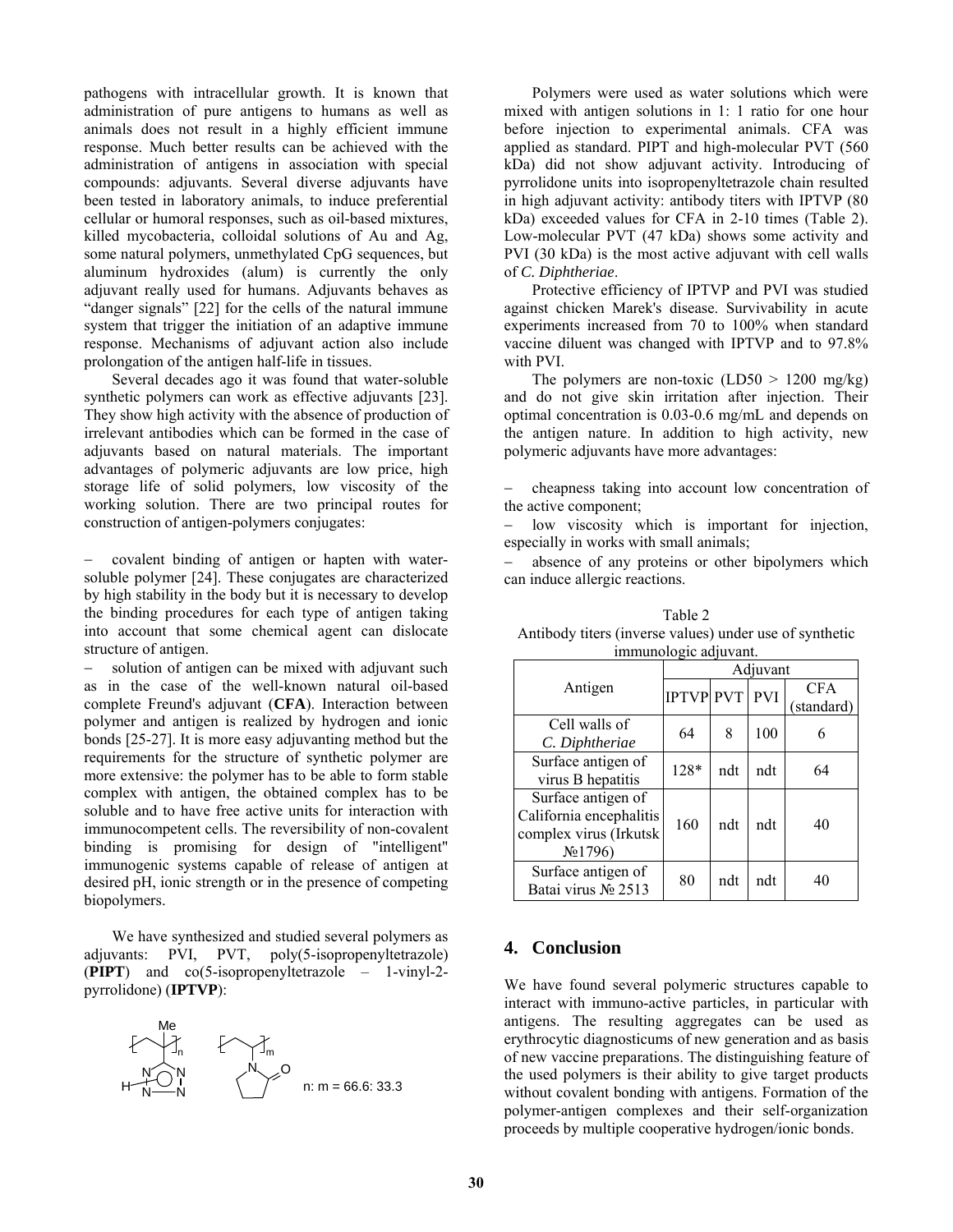Further study of these interesting and promising systems requires thorough interdisciplinary work with collaboration of specialists in chemistry, nanomaterials, biochemistry and medicine.

# **Acknowledgement**

We acknowledge support of the Russian Science Support Foundation.

# **References**

[1] T.C. Merigan, Induction of circulating interferon by synthetic anionic polymers of known composition, *Nature, 214*, 1967, 416-417.

[2] A.S. Hoffman, Intelligent polymers in medicine and biotechnology, *Macromolecular Symposia, 98*, 1995, 645- 664.

[3] M.J. Vicent, & R. Duncan, Polymer conjugates: nanosized medicines for treating cancer, *Trends in Biotechnology, 24*(1), 2006, 39-47.

[4] V.Z. Annenkova, A.T. Platonova, G.M. Kononchuk, N.G. Dianova, V.B. Kazimirovskaya, V.M. Annenkova, G.S. Ugryumova, & M.G. Voronkov, Hemostatic activity of the polymer Ferakril, *Pharmaceutical Chemistry Journal, 16*(3), 1982, 222-224. [5] V.A. Dyakonova, S.V. Dambaeva, B.V. Pinegin, & R.M. Khaitov, Study of interaction between the polyoxidonium immunomodulator and the human immune system cells, *International Immunopharmacology*, *4*(13), 2004, 1615-1623.

[6] I.Y. Galaev, Smart polymers in biotechnology and medicine, *Uspekhi Khimii, 64*(5), 1995, 505-524.

[7] H. Bader, H. Ringsdorf, & B. Schmidt, Watersoluble polymers in medicine, *Angewandte Makromolekulare Chemie, 123,* 1984, 457-485.

[8] I.Y. Galaev, & B. Mattiasson, 'Smart' polymers and what they could do in biotechnology and medicine, *Trends in Biotechnology, 17*(8), 1999, 335-340.

[9] V. Harabagiu, G. Fundueanu, M. Pinteala, M. Constantin, & T. Hamaide, Bioapplication oriented polymers. Micro- and nanoparticles for drug delivery systems, *Biomaterials: from Molecules to Engineered Tissues, 553,* 2004, 69-82.

[10] M. Hruby, J. Kucka, H. Mackova, O. Lebeda, & K. Ulbrich, Thermoresponsive polymers - From laboratory curiosity to advanced materials for medicinal applications, *Chemicke Listy, 102*(1), 2008 21-27.

[11] A. Tosti, The erythrocytes as supports of the antigens in active serum complement fixation test for syphilis, *Minerva Dermatol, 27*(6), 1952, 133-135.

[12] S.N. Madhusudanu, R. Shamsundar, & S.A. Saraswati, Passive haemagglutination test for rabies antibodies using rabies glycoprotein coupled erythrocytes, *Journal of Communicable Diseases, 35*(1), 2003, 22-29.

[13] S. Pradhan, S. Kumar, D. Singh, R.C. Sood, & R. Sehgal, Development of passive haemagglutination (PHA) and haemagglutination inhibition (HAI) technique for potency estimation of Cobra Antisnake Venom Serum (ASVS), *Biologicals, 35*, 2007, 155-160.

[14] P. Roy, & A.T. Venugopalan, Passive haemagglutination test in the serology of Newcastle disease Virus, *Tropical AnimalHealth and Production, 32*, 2000, 19-22.

[15] K. Venkatesh, S.C. Parija, S. Mahadevan, & V.S. Negi, Reverse passive haemagglutination (rpha) test for detection of mycobacterial antigen in the cerebrospinal fluid for diagnosis of tubercular meningitis, *Indian Journal Tuberc, 54*, 2007, 41-48.

[16] Jeon Seung Ho, Park Soon Moon, & Ree Taikyue, Characterization of interpolymer complex formation between helical poly(l-proline) and random-coil poly(methacrylic acid) through hydrogen bonding by polarimetric measurements, *Journal of Polymer Science S, 27*(5), 1989, 161-165.

[17] J. Xia, P. Dubin, E. Kokufuta, J.Y. Shieh, & C.E. Glatz, *Macromolecular Complexes in Chemistry and Biology (*Springer-Verlag, Berlin, Heidelberg, 1994).

[18] V.V. Annenkov, N.L Mazyar., V.A. Kruglova, I.A. Icheva, & S.I. Leshchuk, Interaction of bovine serum albumin with poly(N-vinylazoles), *Polymer Science, 42A*(11), 2000, 1157-1162.

[19] E.N. Danilovtseva, V.V. Annenkov, & A.I. Mikhaleva, Synthesis and properties of copolymers of 1 vinyl-4,5,6,7-tetrahydroindole with maleic acid, *Polymer Science*, *40B*(1-2), 1998, 56-58.

[20] V.V. Annenkov, O.V Lebedeva, E.N. Danilovtseva, & A.I. Mikhaleva, Synthesis and polyelectrolyte properties of carboxyl-containing copolymers of 1-vinyl-4,5,6,7-tetrahydroindole, *Polymer Science*, *43B*(9–10), 2001, 247–250.

[21] N.L. Mazyar, V.V. Annenkov, V.A Kruglova,. D.- S.D. Toryashinova, & E.N. Danilovtseva, Interaction of poly(acrylic acid) with poly(1-vinylimidazole), *Polymer Science*, *41A*(2), 1999, 246-251.

[22] K. Heeg, T. Sparwasser, G.B. Lipford, H. Hacker, S. Zimmermann, & H. Wagner, Bacterial DNA as an evolutionary conserved ligand signalling danger of infection to immune cells, *European Journal of Clinical Microbiology & Infectious Diseases, 17*, 1998, 464-469.

[23] V.A. Kabanov, R.V. Petrov, & R.M. Khaitov, New principles of creating artificial immunogens, *The Journal of Russian Chemical Society, 27*, 1982, 57-68.

[24] R.V. Petrov, V.M. Zhdanov, V.A. Kabanov, R.M. Khaitov, A.S. Norimov, M.S. Siniakov, A.V. Nekrasov, & I.G. Kharitonenkov, Potentiation of the immuneresponse to influenza-virus surface-antigens by their covalent binding with synthetic carrier polymer, *Bulletin of Experimental Biology and Medicine, 99*, 1985, 216- 219.

[25] V.A. Kabanov, M.I. Mustafaev, A.S. Norimov, R.V. Petrov, & R.M. Khaitov, Immunogenicity of the complex of bovine serum-albumin with polycation loaded with hydrophobic lateral groups, *Doklady Akademii Nauk SSSR, 243,* 1978, 1330-1333.